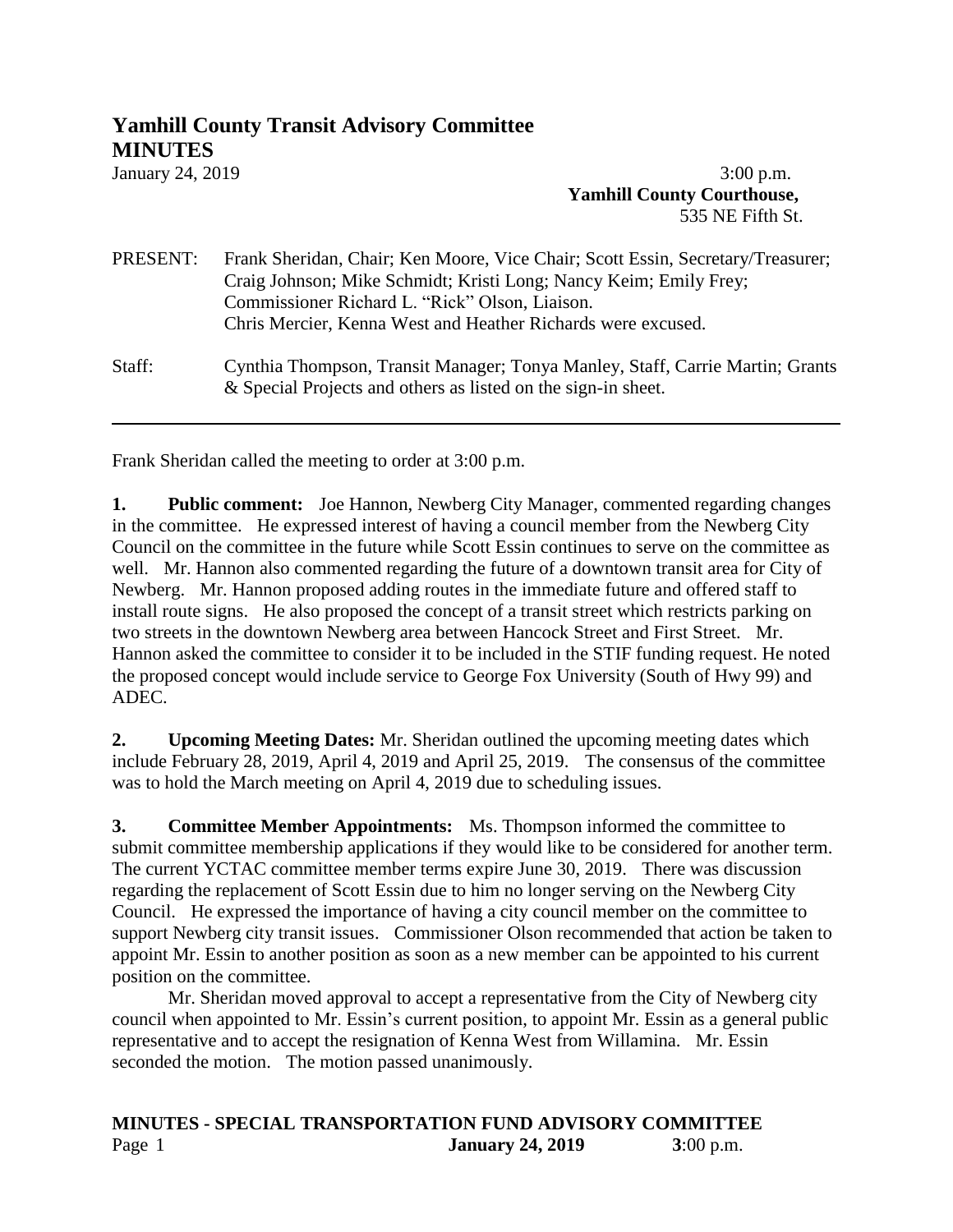**4. First Transit Performance Report:** Ms. Thompson stated that Rene Guerrero from First Transit will attend future meetings to provide performance reports regarding ridership. She stated a fulltime county transit coordinator has been selected to start February 11, 2019. This person will assist Ms. Thompson. She noted she is working on preparing the transit budget submission to the county which is due February  $1<sup>st</sup>$ .

Ms. Thompson stated that the implementation of the TDP has started such as a WinCo. Bus stop trial February 11, 2019. Procurement projects such as mobile radios, paratransit software system, real-time bus information system will be addressed by the Board of Commissioners to be in effect by June 30, 2019. She mentioned bids for a camera system and for minivans and midsize buses. The bus wrapping project will be implemented in the near future.

Mr. Johnson stated concern regarding unruly passengers and riders being dropped off in unsafe locations. Ms. Thompson noted the Code of Conduct which allows First Transit staff to take action when difficult situations arise that threaten the safety of other passengers.

**5. Special Transportation Fund (STF):** Ms. Thompson gave an overview of the STF funding distribution process. Mr. Sheridan noted that the two-year funding provides transportation for the seniors and disabled programs. The applications were sent out to the previously participating agencies on January 18, 2019 and will be due on February 15, 2019. Ms. Thompson explained that allocations will be considered at the February 28<sup>th</sup> meeting. There was discussion regarding the elimination of ten million dollars from the 2019-21 governor's budget which includes STF that supports senior and disabled transit services.

**6. Grant Applications:** Ms. Thompson stated that a grant application was being prepared to submit for the STIF Discretionary grant application to benefit the Newberg Transit Center. Mr. Essin commented that there is support for installation of bus stop signs in Newberg. Mr. Hannon supported aesthetics such as a clock or local art as long as the prioritized improvements were addressed first.

Mr. Schmidt made a motion to make a recommendation to the Board of Commissioners to apply for the STIF Discretionary grant for the Newberg Transit Center. Mr. Essin seconded the motion. The motion passed unanimously.

Ms. Keim made a motion to make a recommendation to the Board of Commissioners to apply for the 5310, STF and 5311 grants. Ms. Long seconded the motion. The motion passed unanimously.

**7. RFP – YCTA Service Provider:** There was discussion regarding the proposal timeline and selection. Ms. Thompson noted the contract for the current service provider, First Transit, expires June 30, 2019. She asked the YCTAC members for volunteers to sit on an executive review committee to consider proposal applications to recommend to the Board of Commissioners and the YCTAC. The executive review committee will review applications March  $20-25$ <sup>th</sup>, 2019. The review committee will bring the selection back to the YCTAC for approval on April 25<sup>th</sup>.

Mr. Sheridan made motion to appoint Mr. Sheridan, Mr. Moore and Mr. Essin to the executive review committee from the YCTAC board to review RFP's. Ms. Keim seconded the motion. The motion passed unanimously.

## **MINUTES - SPECIAL TRANSPORTATION FUND ADVISORY COMMITTEE** Page 2 **January 24, 2019 3**:00 p.m.